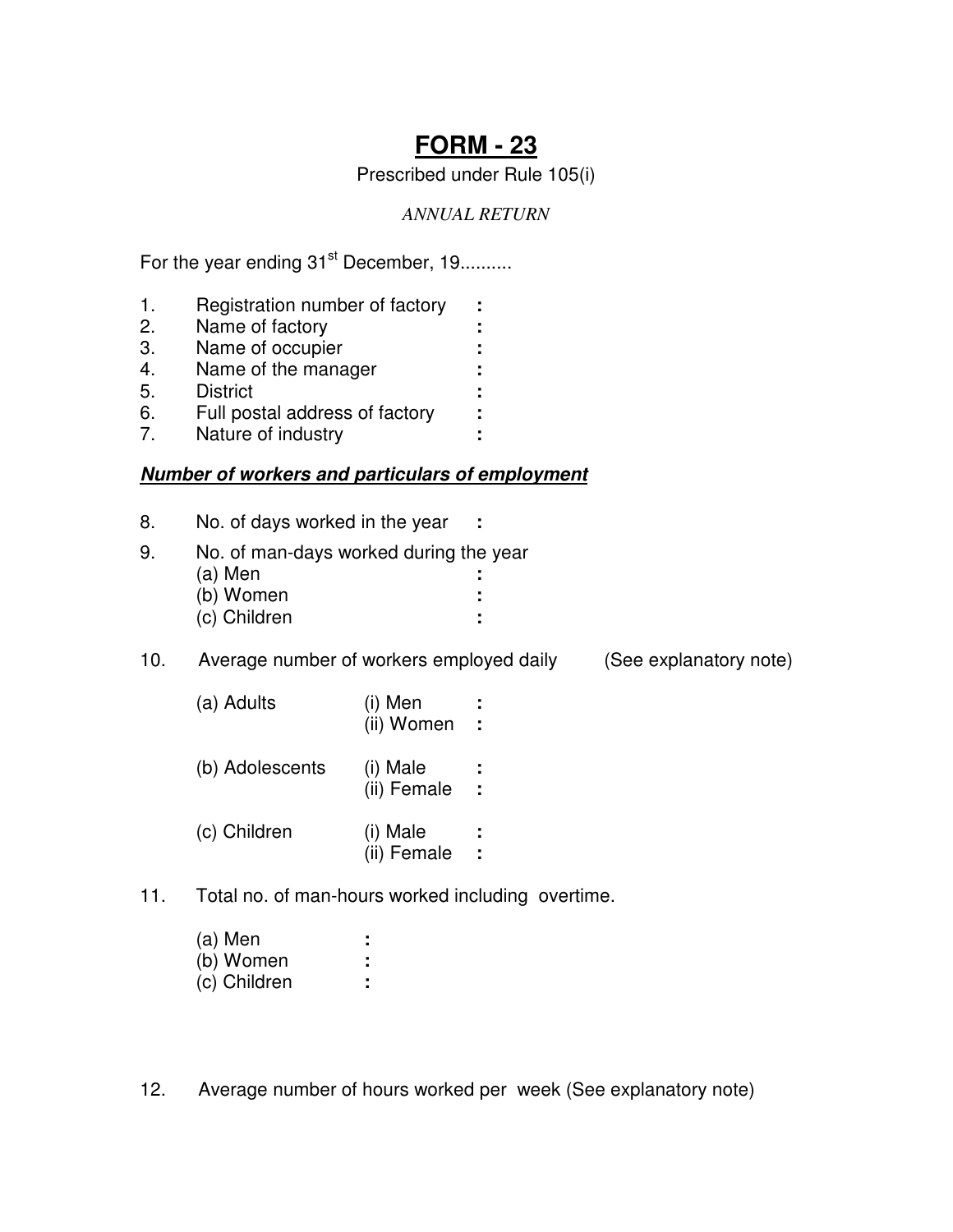|           | (a) Men<br>(b) Women<br>(c) Children                                                                               |  |   |   |  |
|-----------|--------------------------------------------------------------------------------------------------------------------|--|---|---|--|
| 13.       | (a) Does the factory carry out any process or operations declared as<br>dangerous under Section 87 (See Rule 116): |  |   |   |  |
|           | (b) (b) If so, give the following information                                                                      |  |   |   |  |
| each      | Name of the dangerous process Average no. of persons employed daily in                                             |  |   |   |  |
|           | Or operations carried on of the processes or operations given in Col.1<br>ı                                        |  | 1 |   |  |
|           |                                                                                                                    |  |   | 2 |  |
| i)        |                                                                                                                    |  |   |   |  |
| ii)       |                                                                                                                    |  |   |   |  |
| iii) etc. | --------------------------------------                                                                             |  |   |   |  |
|           | <b>Leave with Wages</b>                                                                                            |  |   |   |  |
| 14.       | Total number of workers employed during the year                                                                   |  |   |   |  |
|           | $(a)$ Men<br>(b) Women                                                                                             |  |   |   |  |
|           | (c) Children                                                                                                       |  |   |   |  |
| 15.       | Number of workers who were entitled to annual leave wit wages during<br>the year                                   |  |   |   |  |
|           | (a) Men                                                                                                            |  |   |   |  |
|           | (b) Women                                                                                                          |  |   |   |  |
|           | (c) Children                                                                                                       |  |   |   |  |
| 16.       | Number of workers who were granted leave during the year                                                           |  |   |   |  |
|           | $(a)$ Men<br>(b) Women                                                                                             |  |   |   |  |
|           | (c) Children                                                                                                       |  |   |   |  |
|           |                                                                                                                    |  |   |   |  |

17. (a) Number of workers who were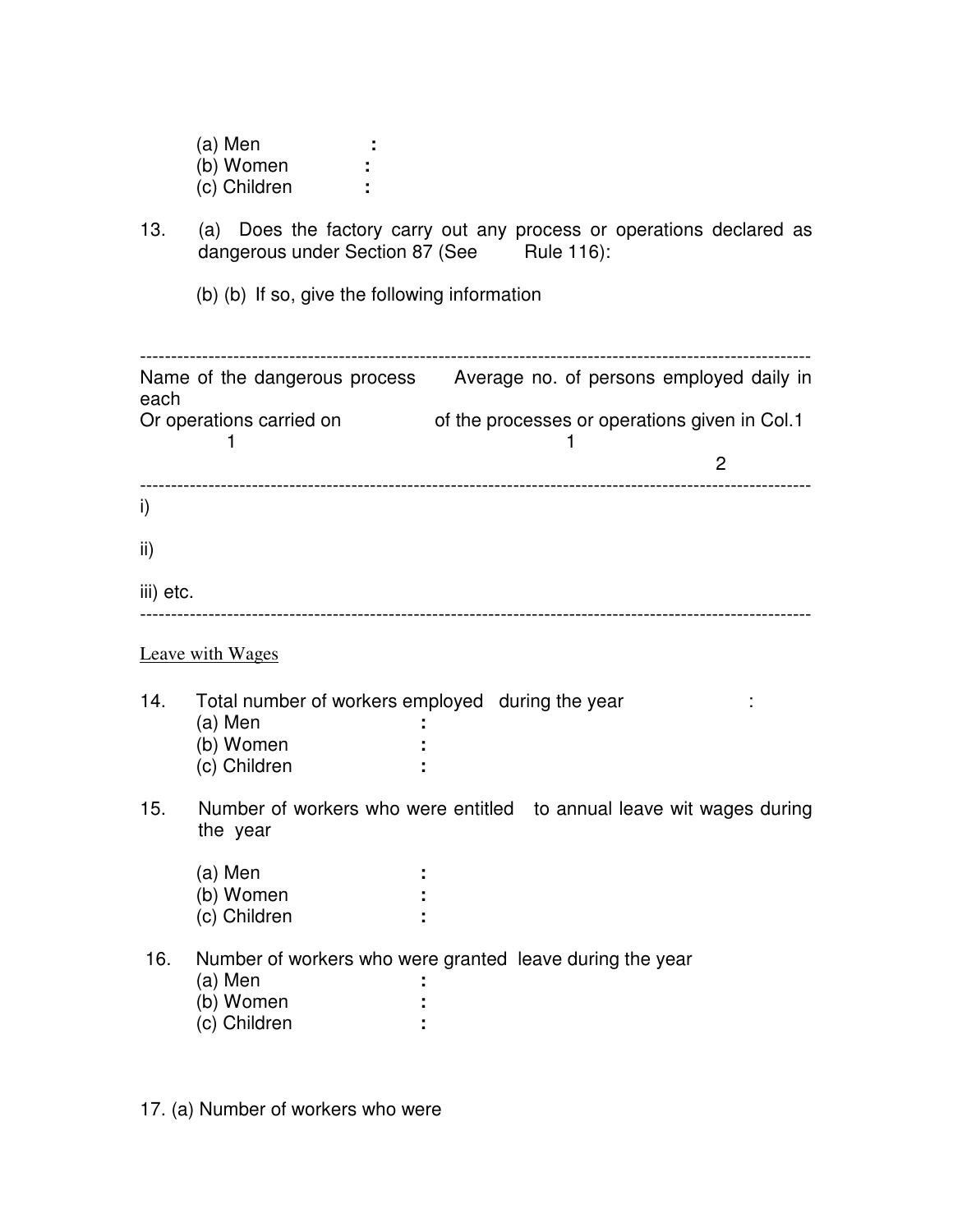discharged, or dismissed from the service, or quit employment, or were superannuated, or died while in service during the year (b) Number of such workers in respect of when wages in lieu of leave were paid **:** 18. (a) Number of Safety Officers required to be appointed as per notification under Section 40-B : (b) Number of Safety Officers appointed **:** Ambulance room

19. Is there an ambulance room provided in the factory as required under Section 45 ? **:**

#### Canteen

:

| <b>20.</b> | (a) Is there a canteen provided in<br>the factory as required under<br>Section 46? |  |
|------------|------------------------------------------------------------------------------------|--|
|            | (b) Is the canteen provided managed                                                |  |

 i) departmentally, or **:**  ii) through a contractor? **:** 

#### Shelters or Rest Rooms and Lunch Rooms

- 21. (a) Are there adequate and suitable shelters or rest rooms provided in the factory as required under Section 47? **:**
	- (b) Are there adequate and suitable lunch rooms provided in the factory as required under Section 47? **:**

### **Creches**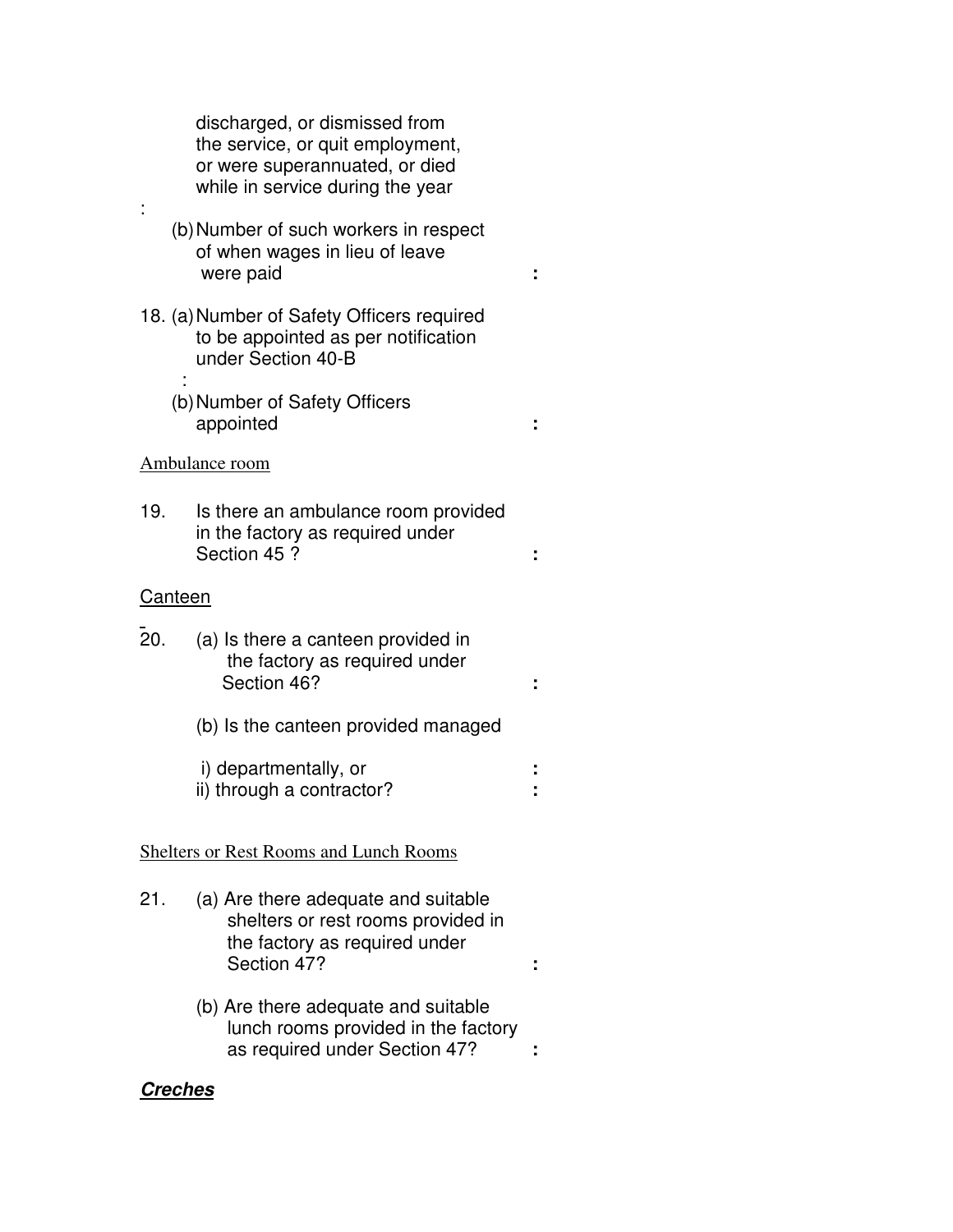| 22.              | Is there a Creche provided in the<br>factory as required under Section 48 ?                                                                                       |  |
|------------------|-------------------------------------------------------------------------------------------------------------------------------------------------------------------|--|
| 23.              | (a) Number of Welfare Officers to be<br>appointed as required under<br>Section 49                                                                                 |  |
|                  | (b) Number of Welfare Officers<br>appointed                                                                                                                       |  |
| <u>Accidents</u> |                                                                                                                                                                   |  |
| 24.              | (a) Total number of accidents<br>(See explanatory notes)                                                                                                          |  |
|                  | Fatal<br>i)<br>ii) Non-Fatal                                                                                                                                      |  |
|                  | (b) Accidents in which workers<br>returned to work during the year<br>to which this return relates                                                                |  |
|                  | Accidents (workers injured)<br>i)<br>occurring during the year in<br>which injured workers returned<br>to work during the same year                               |  |
|                  | (aa) Number of accidents<br>(bb) Man-days lost due to accidents:                                                                                                  |  |
|                  | ii) Accidents (workers injured)<br>occurring in the previous year<br>in which injured workers<br>returned to work during the<br>year to which this return relates |  |
|                  | (aa) Number of accidents<br>(bb) Man-days lost due to accidents                                                                                                   |  |

(c) Accidents (workers injured)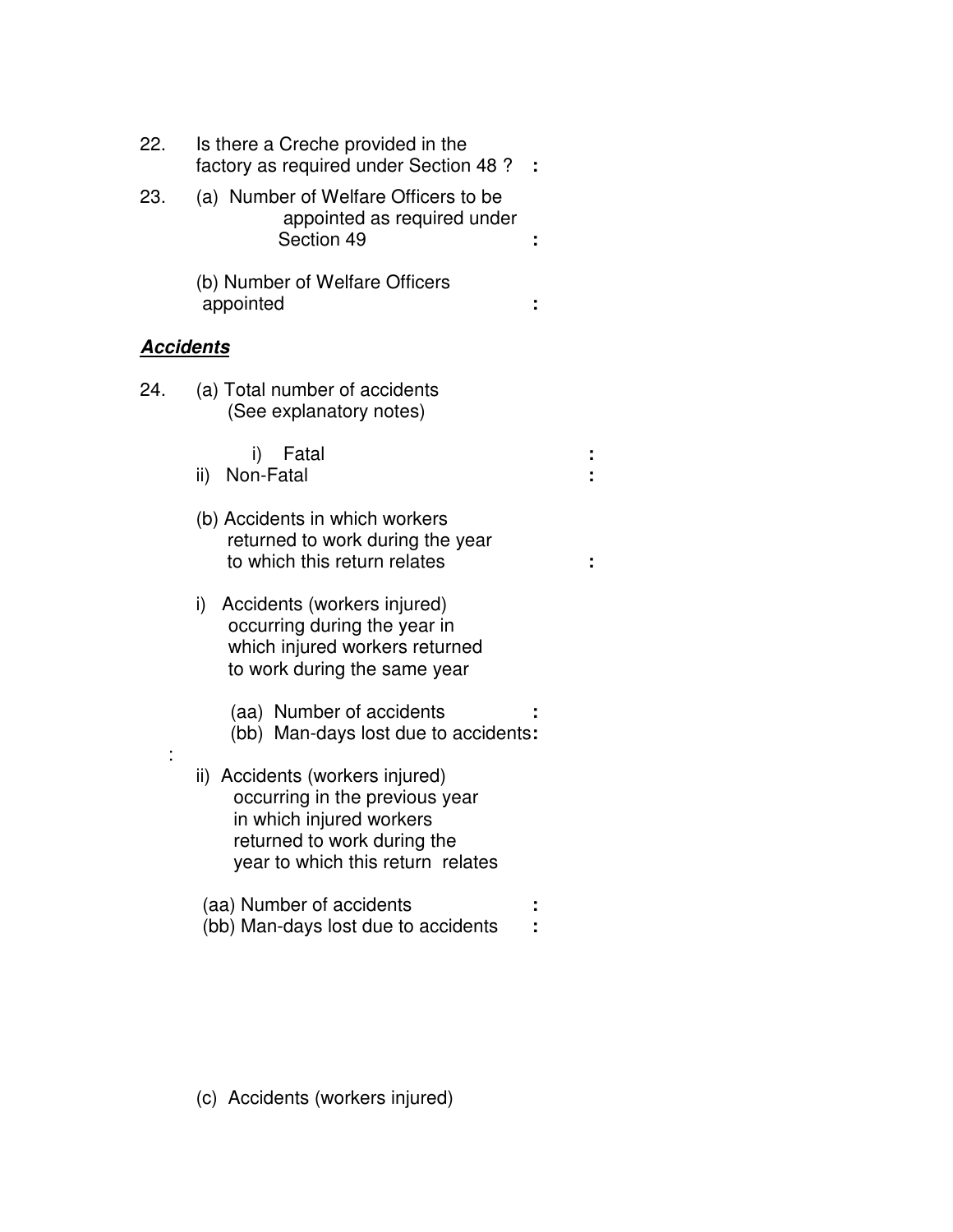occurring during the year in which injured workers did not return to work during the year to which this return relates

i) Number of accidents **:**

ii) Man-days lost due to accidents **:**

Certified that the information furnished above is to the best of my knowledge and belief, correct.

> Signature of the manager Date

## Explanatory Notes :

- 1. The average number of workers employed daily should be calculated by dividing the aggregate number of attendance on working days (that is, man-days worked by the number of working days in the year. In reckoning attendance, attendance by temporary as well as permanent employee should be counted, and all employees should be included, whether they are employed directly or under contractors. Attendance on separate shifts (e.g. night and day shifts) should be counted separately. Days on which the factory was closed for whatever cause, and days on which the manufacturing processes are not carried on should not be treated as working days. Partial attendance for less than half a shift on a working day should be ignored, while attendance for half a shift or more on such day should be treated as full attendance.
- 2. For seasonal factories, the average number of workers employed during the working season and the off-search should be given separately. Similarly the number of days worked and average number of manhours worked per week during the working and off-season should be given separately.
- 3. The average number of hours worked per week means the total actual hours worked by all workers during the year excluding the rest intervals